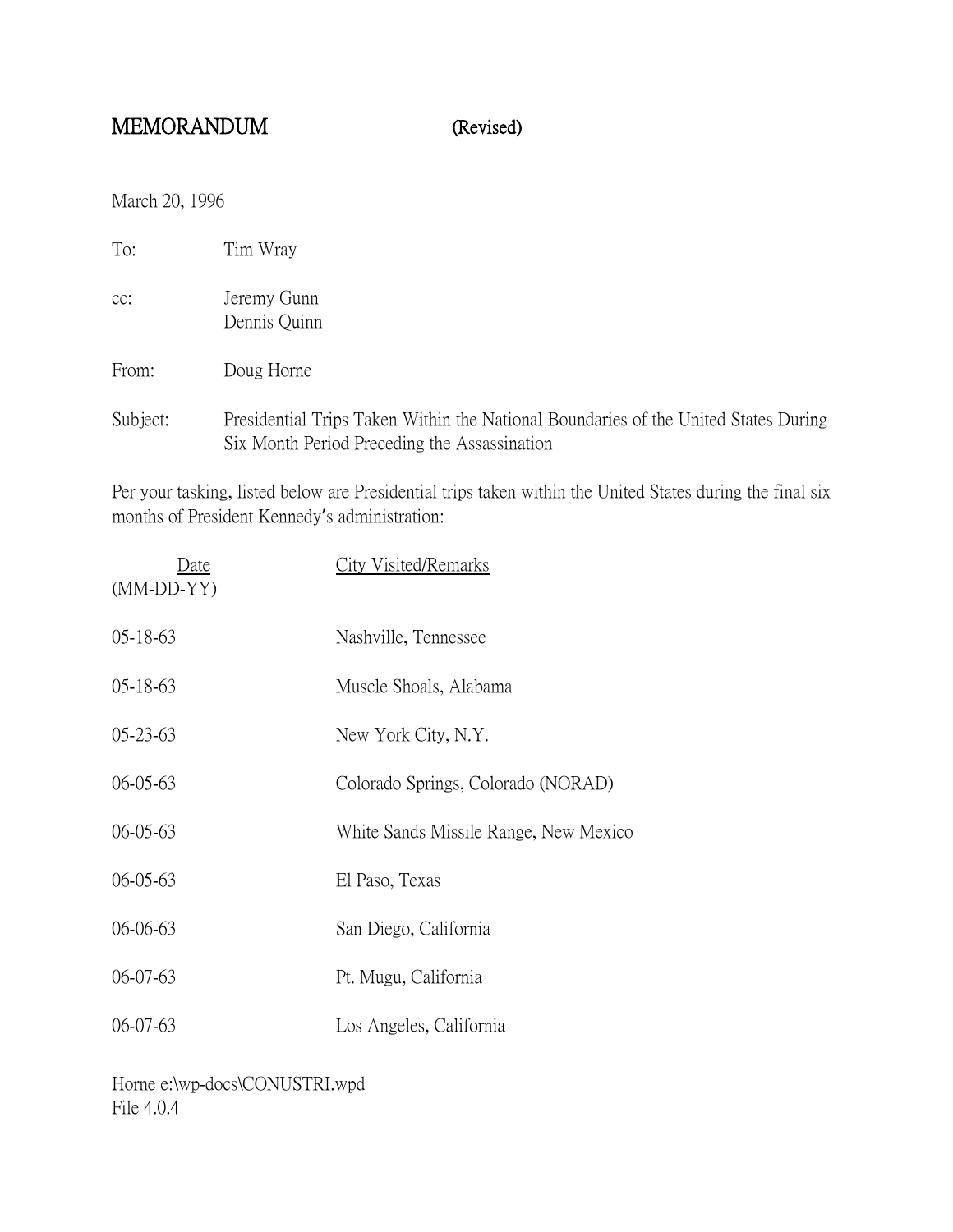| 06-07-63       | China Lake, California                                                                  |
|----------------|-----------------------------------------------------------------------------------------|
| 06-08-63       | Honolulu, Hawaii                                                                        |
| $06-10-63$     | Washington, DC (American University Speech)                                             |
| $06 - 20 - 63$ | Charleston, West Virginia                                                               |
| 08-01-63       | Annapolis, Maryland                                                                     |
| 08-10-63       | Boston, Massachusetts                                                                   |
| $09-12-63$     | Quonset Point, Rhode Island                                                             |
| 09-19-63       | New York City, N.Y.                                                                     |
| 09-24-63       | Milford, Pennsylvania (This marks the commencement of an 11-State<br>Conservation Trip) |
| $09 - 24 - 63$ | Duluth, Minnesota <sup>1</sup>                                                          |
| $09 - 24 - 63$ | Ashland, Wisconsin                                                                      |
| $09 - 25 - 63$ | Billings, Montana                                                                       |
| 09-25-63       | Jackson Hole, Wyoming                                                                   |

<span id="page-1-0"></span> $\overline{\phantom{a}}$ <sup>1</sup>U.S. Secret Service Protective Survey Reports for numerous late-1963 trips have been destroyed, commencing chronologically with this 09-24-63 Duluth, Minnesota trip and ending with the 11-08-63 New York City trip. See ARRB John R. Tunheim ltr of July 25, 1995 to USSS, and ARRB David G. Marwell ltr of August 7, 1995 to USSS (file 4.5.3). Thus, in the search to determine whether military intelligence resources were used to augment or assist with Presidential protection, only military records can be searched in the case of the U.S. trips between the 09-24-63 Duluth trip and the 11-08-63 New York City trip. In the case of all other trips cited above, it should be possible to check both U.S. Secret Service and military records for evidence of Military Intelligence Group augmentation.

Horne e:\wp-docs\CONUSTRI.wpd File 4.0.4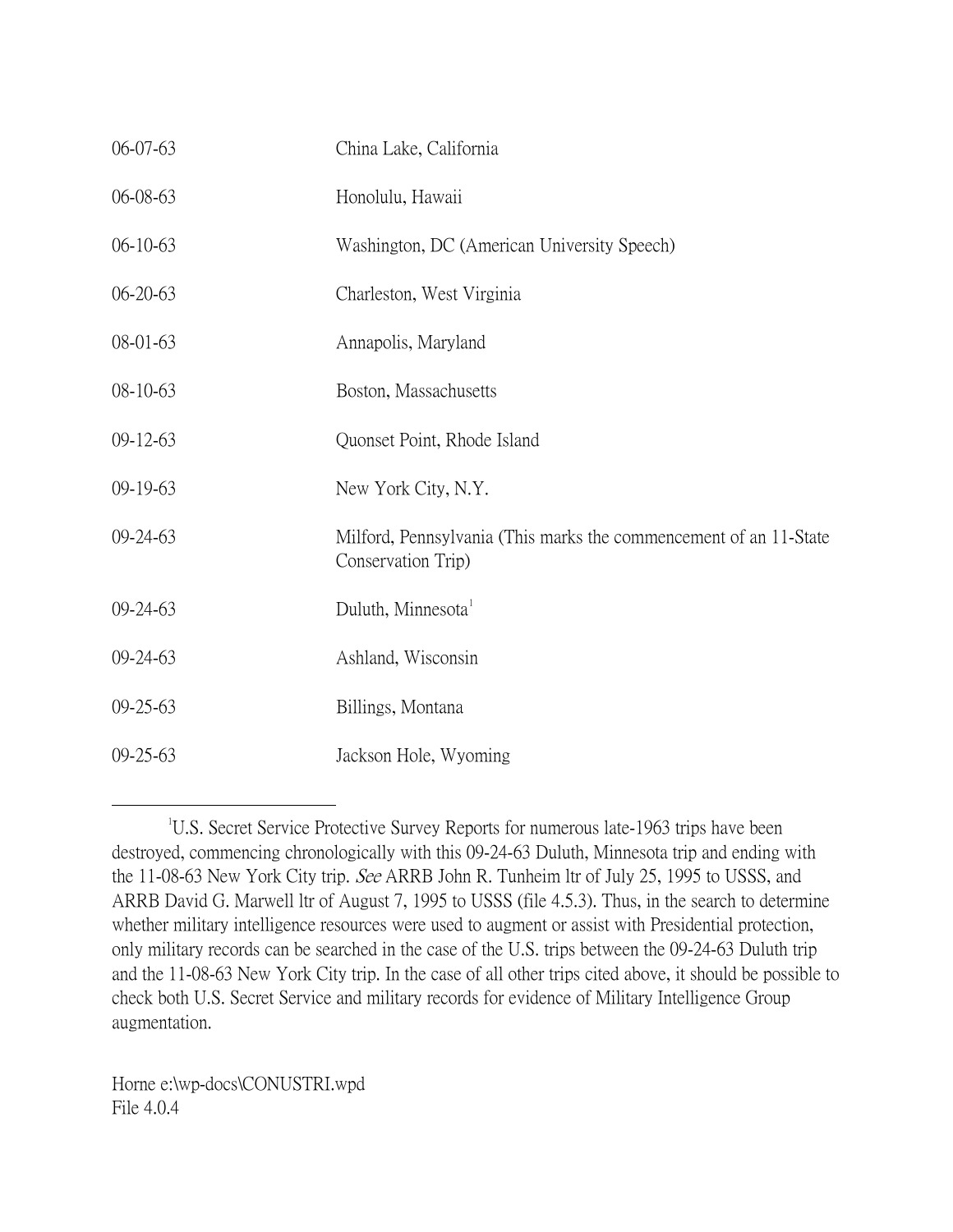| $09 - 25 - 63$                   | Grand Teton National Park, Wyoming             |
|----------------------------------|------------------------------------------------|
| $09 - 25 - 63$<br>$09 - 25 - 63$ | Cheyenne, Wyoming<br>Grand Forks, North Dakota |
| $09 - 26 - 63$                   | Salt Lake City, Utah                           |
| $09 - 26 - 63$                   | Great Falls, Montana                           |
| $09 - 26 - 63$                   | Hanford, Washington                            |
| $09 - 27 - 63$                   | Tongue Point, Oregon                           |
| $09 - 27 - 63$                   | Redding, California                            |
| $09 - 27 - 63$                   | Tacoma, Washington                             |
| $09 - 28 - 63$                   | Palm Springs, California                       |
| $09 - 28 - 63$                   | Las Vegas, Nevada                              |
| 10-03-63                         | Heber Springs, Arkansas                        |
| $10 - 03 - 63$                   | Little Rock, Arkansas                          |
| $10-19-63$                       | University of Maine                            |
| $10-19-63$                       | Boston, Massachusetts                          |
| 10-26-63                         | Amherst, Massachusetts                         |
| 10-30-63                         | Philadelphia, Pennsylvania                     |
| 11-02-63                         | Chicago, Illinois (3 folders) <sup>2</sup>     |

<span id="page-2-0"></span> $\overline{\phantom{a}}$   $\overline{\phantom{a}}$   $\overline{\phantom{a}}$   $\overline{\phantom{a}}$ U.S. Secret Service SF 135 for record group no. 87, accession no. 87-75-4, dated August 7, 1974 lists 3 folders (vice the usual 1 folder) for this planned-for-but-cancelled Chicago trip. This

Horne e:\wp-docs\CONUSTRI.wpd File 4.0.4

3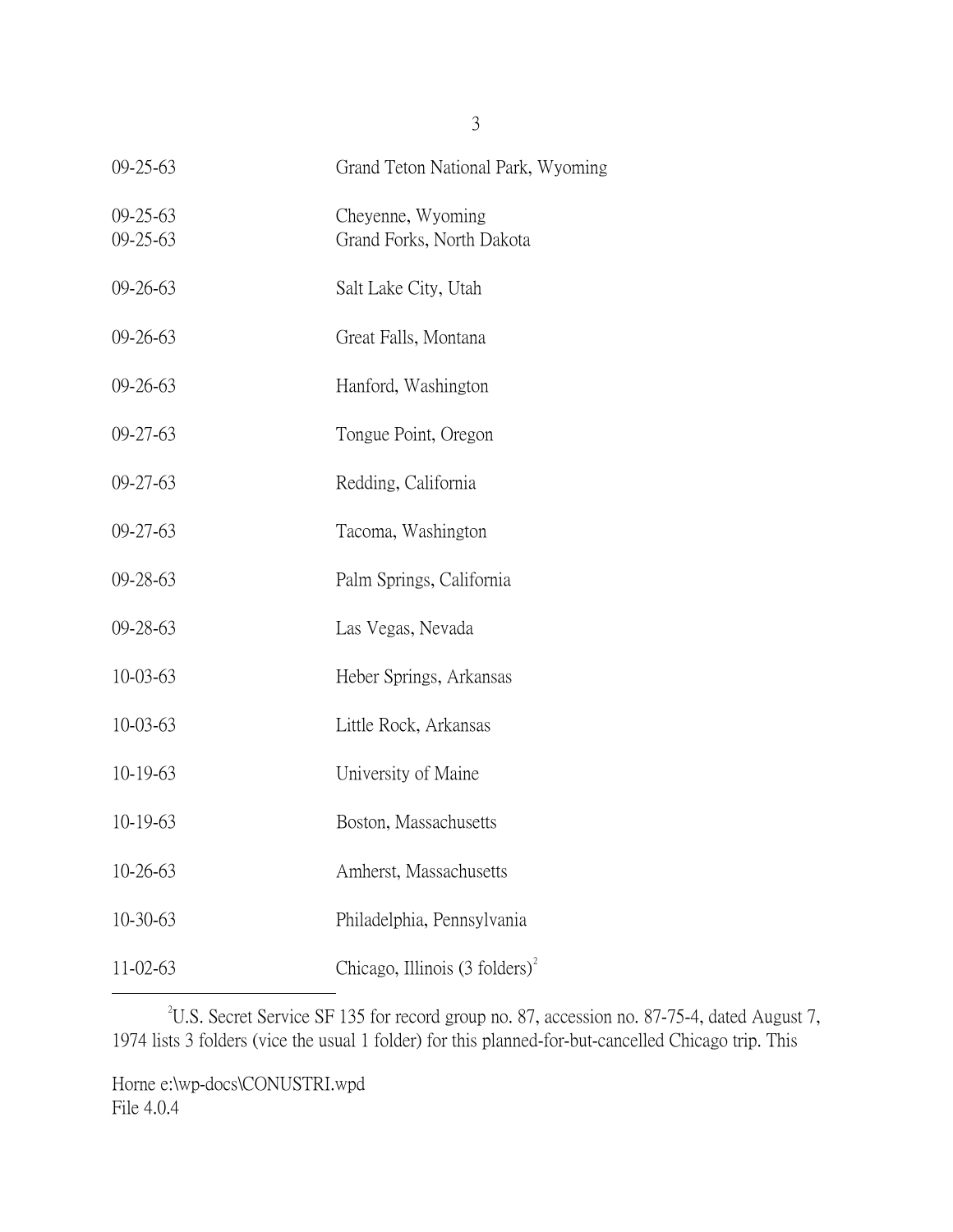| 11-08-63<br>11-09-63 | New York City, N.Y.<br>New York City, N.Y. |
|----------------------|--------------------------------------------|
| 11-09-63             | Middleburg, Virginia                       |
| $11 - 14 - 63$       | Elkton, Maryland                           |
| $11 - 14 - 63$       | New York City, N.Y.                        |
| 11-15-63             | New York City, N.Y.                        |
| $11 - 16 - 63$       | Palm Beach, Florida                        |
| $11 - 17 - 63$       | Palm Beach, Florida                        |
| $11 - 18 - 63$       | Tampa, Florida                             |
| $11 - 18 - 63$       | Miami, Florida                             |
| $11-21-63$           | San Antonio, Texas                         |
| 11-21-63             | Houston, Texas                             |
| 11-21-63             | Fort Worth, Texas (arrival late P.M.)      |
| 11-22-63             | Fort Worth, Texas (departure A.M.)         |
| $11 - 22 - 63$       | Dallas, Texas                              |

material, no longer extant, presumably included the important files related to the canceling of President Kennedy's trip to Chicago (where death threats against him presumably led to the cancellation of the trip).

Horne e:\wp-docs\CONUSTRI.wpd File 4.0.4

 $\overline{a}$